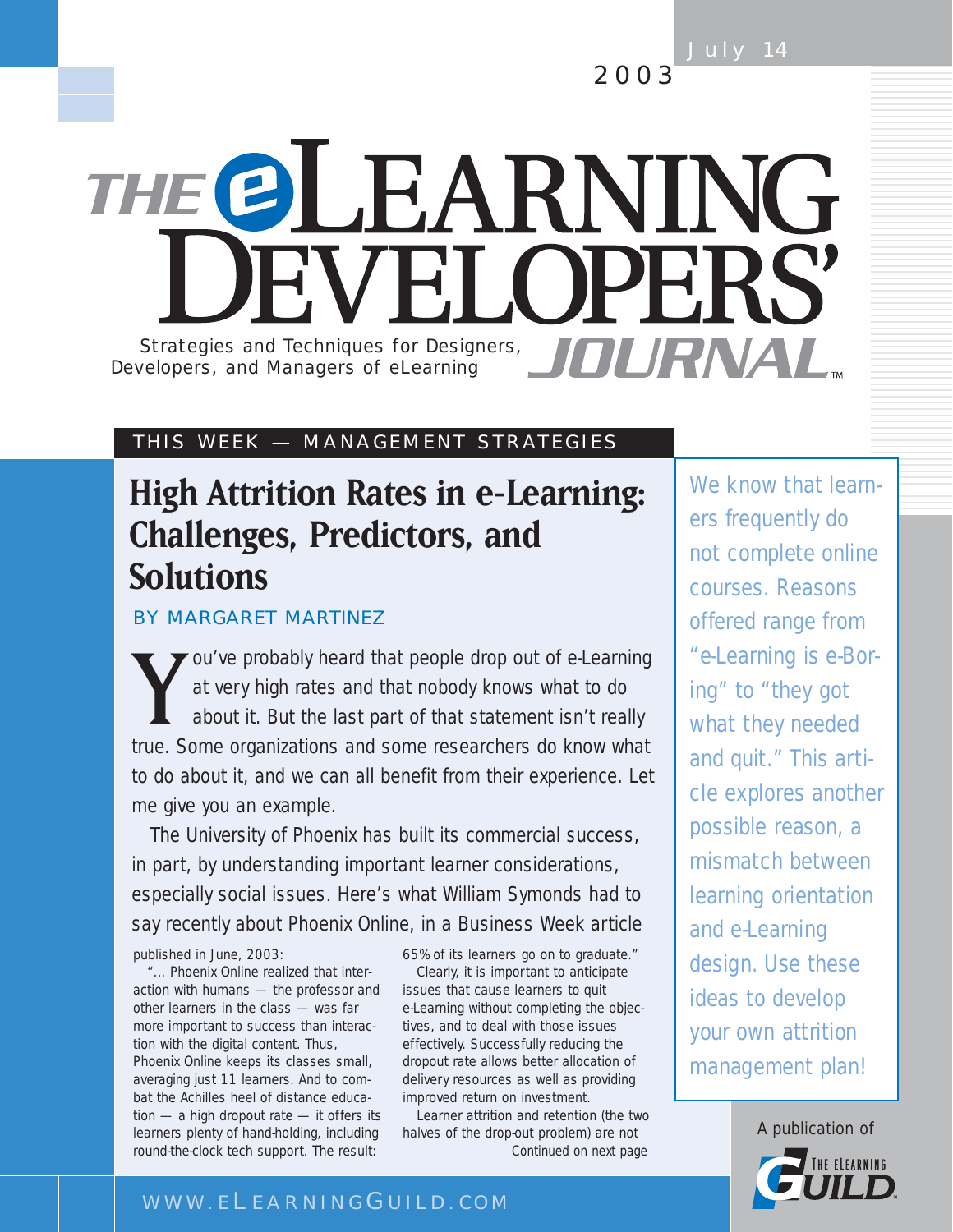

Publisher David Holcombe

Editorial Director Heidi Fisk Editor Bill Brandon Copy Editor Charles Holcombe

Design Director Nancy Marland

The eLearning Guild™ Advisory Board Ruth Clark, Conrad Gottfredson, John Hartnett, Bill Horton, Kevin Moore, Eric Parks, Brenda Pfaus Marc Rosenberg, Allison Rossett

Copyright 2003. The eLearning Developers' Journal™. Compilation copyright by The eLearning Guild 2003. All rights reserved. Please contact *The eLearning Guild* for reprint permission.

The eLearning Developers' Journal is published weekly by *The eLearning Guild*, 525 College Avenue, Suite 215, Santa Rosa, CA 95404. Phone: 707.566.8990. *The eLearning Guild* is an operating unit of Focuszone Media, Inc., 1030 Beatrice Street, Eagan, MN 55121.

The Journal is included as part of *Guild* membership. To join the *Guild* go to www.eLearningGuild.com.

The eLearning Developers' Journal™ is designed to serve the industry as a catalyst for innovation and as a vehicle for the dissemination of new and practical strategies and techniques for e-Learning designers, developers and managers. The Journal is not intended to be the definitive authority. Rather, it is intended to be a medium through which e-Learning practitioners can share their knowledge, expertise and experience with others for the general betterment of the industry.

As in any profession, there are many different perspectives about the best strategies, techniques and tools one can employ to accomplish a specific objective. This Journal will share these different perspectives and does not position any one as "the right way," but rather we position each article as "one of the right ways" for accomplishing a goal. We assume that readers will evaluate the merits of each article and use the ideas they contain in a manner appropriate for their specific situation. We encourage discussion and debate about articles and provide an Online Discussion board for each article.

The articles contained in the **Journal** are all written by people who are actively engaged in this profession at one level or another — not by paid journalists or writers. Submissions are always welcome at any time, as are suggestions for articles and future topics. To learn more about how to submit articles and/or ideas, please refer to the directions in the sidebar on page 6 or visit www.eLearningGuild.com.

## MANAGEMENT Istrategies

new challenges. Most colleges and universities routinely face them, especially with first-year students who are often unprepared for self-directed learning. It may be a surprise to learn that half of all freshmen today drop out before completing their programs. Now, outside the world of academia, trainers are finding that requiring a higher degree of selfmotivation or self-direction in e-Learning is also associated with higher attrition and lower retention. People drop out, and we wonder, "Why?"

We can learn much from the retention research conducted for universities and colleges. In these institutions, researchers have been able to identify common predictors that correlate completion with learner characteristics, experiences, and settings. Many universities and colleges have developed attrition management plans in order to better understand and address the dropout problem. Solutions found in higher education have improved retention through analysis and placement of students, collaboration between administrative departments, learner advice and management, and curriculum integration.

Any organization can create an attrition management plan to incorporate such solutions, tailored as necessary to government or private enterprise situations. Such a plan will coordinate strategies for implementation, delivery, and progress measurement across entire learner populations. But plans adapted from higher education can now be made better.

e-Learning designs that accommodate individual learner profiles through "personalization" principles further reduce online dropouts. Recent neuroscience advances support the notion of these profiles. Personalization complements and extends more traditional approaches, including attrition management plans. Cost-effective technologies exist to identify and support key success attributes that are important to a learning audience, and to tap into self-motivation and self-direction. Through these technologies, it is possible to identify at-risk learners, improve the quality of the learning experience for every student, get the right message and the right tools to each person at the right time, and encourage learner achievement and continuing performance improvement.

This article provides the background

information needed to apply these personalization principles and to develop an attrition management plan for e-Learning in your organization.

### **Introduction**

Keeping online learners engaged and enrolled is a tough challenge. The reality is that many learners who function well in classrooms are not ready for online learning. Typical learners have developed a classroom learning ability over time. They know how to interact with teachers and with other students, and they know how to take tests.

Online, learners require an expanded set of skills to be successful. In the same vein, trainers need a different kind of design and teaching perspective for the online world, in contrast to the classroom. These are two sides of the same coin.

Until the advent of online learning, it was enough to design primarily cognitivebased solutions, driven by the ways people process information, and to rely on the instructor to provide the personal touch during delivery. Something similar to that personal touch is even more important online. Research suggests that e-Learning outcomes, including completion rate, improve when the instructional presentation adapts to the learner's aptitude, expectations, and personality.

Good classroom trainers intuitively pay attention to key human factors, and adjust content, presentation, and other factors as needed to promote learning. Trainers receive important cues from learner emotions, and from expressions of learner intent. Learner persistence is something that has to be inspired and nurtured throughout the learning and teaching experience. Online, of course, the usual cues to learner emotions are not available to an instructor or to an e-Learning application.

### *Definitions*

Definitions are important in this discussion, so here are three terms that you will see throughout the next few pages.

*Attrition* refers to a decrease in the number of learners or students engaged in some course of study. This course of study might be a degree plan, or it might simply be a standalone online course.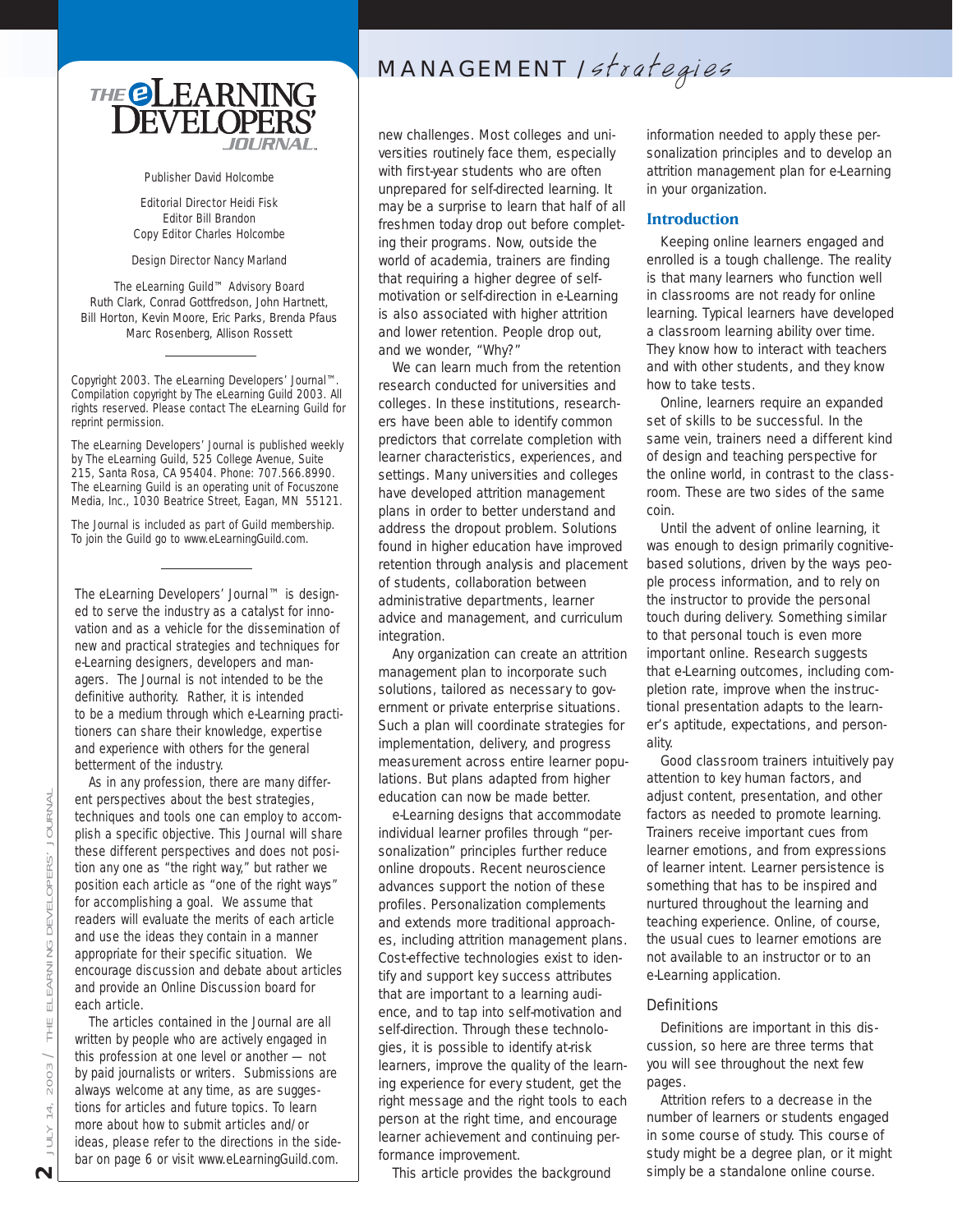MANAGEMENT Istrategies

Attrition takes place when a learner leaves the course of study, for any reason. Institutions of higher learning often differentiate between the "dropout," who never returns and never completes the course of study, the "stopout," who leaves but comes back later to finish, and the "attainer," who leaves before completion but who has nonetheless achieved some personal goal — a specific skill, for example. In other settings (business or government), these distinctions may be made less often. Understanding the differences, and identifying examples of each kind of attrition, could be useful information in many organizations in guiding improvement efforts.

*Retention* refers to the number of learners or students who progress from one part of an educational program to the next. In higher education, this is normally measured as enrollment from academic year to academic year. In other settings, retention may simply be the inverse of the attrition rate. It may be defined as the number of learners who progress from one module to the next, or from one certification to the next.

*Persistence* relates to the act of continuing toward an educational goal. In higher education, a "persister" is simply one who achieves a degree or certificate and graduates "on time." In other institutions, persistence may not be the term of choice, and instead the issue is simply the number of individuals who complete the required course, modules, or criterion tests.

### *Learning design and attrition issues*

Successful e-Learning designers, instructors, and trainers know that online instruction can encourage persistence and reduce attrition, to the extent that the design and implementation recognize and tap into how individuals may want to learn. Unfortunately, many of today's e-Learning designs lack appropriate personalized support that will help individuals manage their online experience, stay motivated to finish the course, and learn satisfactorily.

Personality issues must be considered from the very beginning of the e-Learning design process, during planning and analysis. An analysis is inadequate if it does not determine the key personality attributes and sources for learning differences in the learner population. The



FIGURE 1 *Tinto's Retention Model (Adapted by Stephen W. Draper from Tinto, V. (1975)* Dropout from Higher Education: A Theoretical Synthesis of Recent Research*, Review of Educational Research vol.45, pp.89-125.)*

ongoing analysis of the audience must go so far as to determine why some of the learners are less persistent, successful, self-directed, or motivated than others.

Designers must also understand how to apply the specific strategies, derived from new research, that support and foster greater persistence and self-motivation. This approach will help to identify "at risk" learners and provide the solutions, interactions, and environments that will eliminate or minimize the demotivating elements. If the design is causing attrition because it frustrates or drains interest, analysis will make this obvious.

### **Attrition management in higher education**

Traditional theories addressing learner attrition at institutions of higher learning consider various issues, characteristics and settings. These usually include demographics, ethnicity, family, economics, experiences, background, and related variables. Additionally, studies often cite personal reasons such as family problems, finances, child care, distractions, and job needs and demands as

the cause of withdrawal.

There is, as yet, no consistent view among educators of the key factors. However, over time, various attrition models have been proposed. One of these is more often used than the others, comes close to being a working standard, and forms the basis (or at least the point of departure) for many attrition management efforts.

### *Tinto's model*

Vincent Tinto's model is commonly referenced in the learner retention/dropout literature. (See Figure 1, above.) The model's concept is that of "integration" of multiple influences on attrition. The model claims that whether a learner persists is strongly predicted by that learner's degree of academic and social integration.

### *Attrition management examples*

There are a number of guidelines and examples of attrition management plans and strategies available on the Web. Several are included in the sidebar on page 8. These are:

• An Examination of the Retention Literature and Application in Learner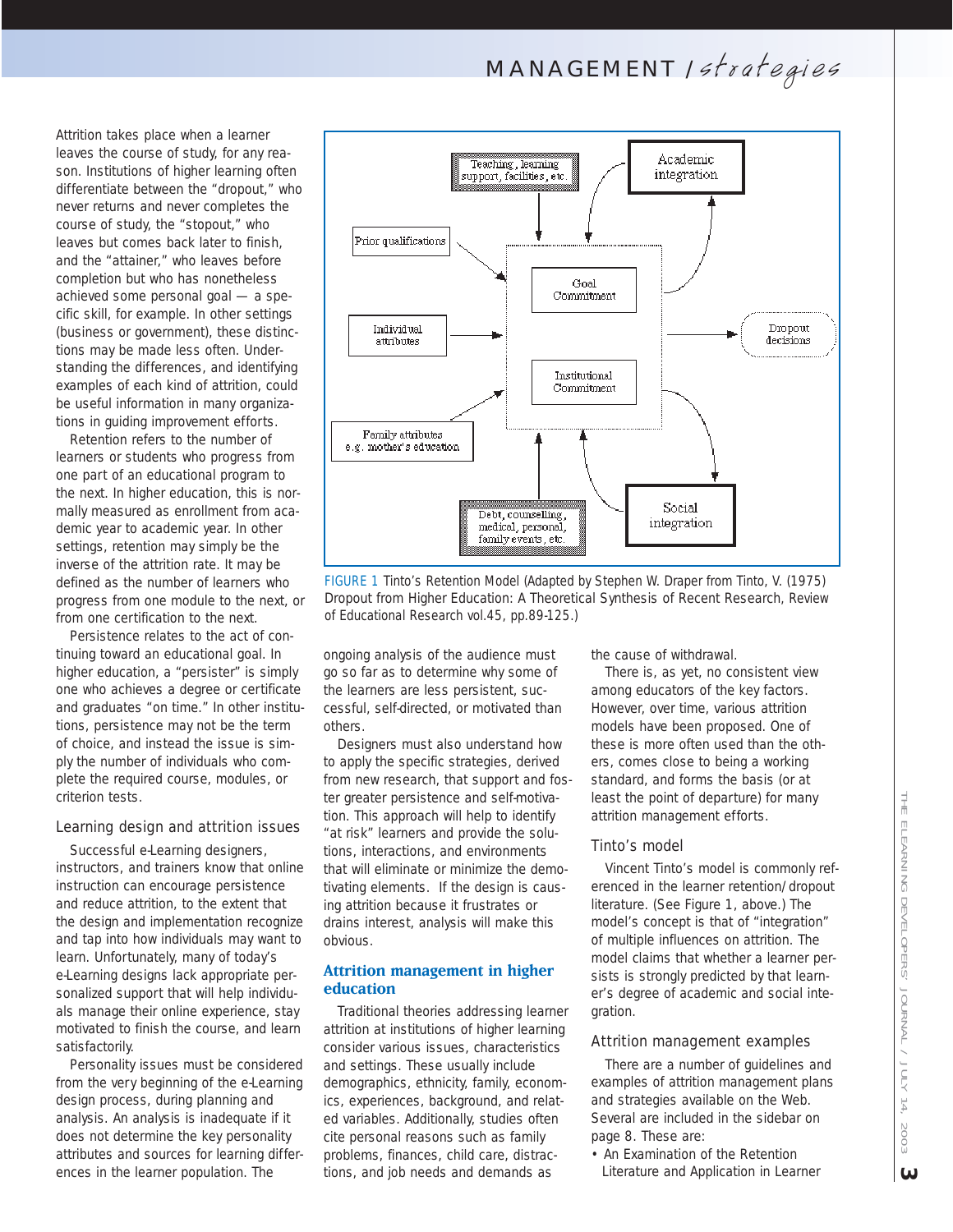## MANAGEMENT Istrategies

Success (Harvey-Smith, 2002)

- Community College Survey of Learner Engagement (CCSSE, 2003)
- Retention Revisited (Seidman, 1996).
- Strategic Plan (MSU-Bottineau Administrative Council, 2003)
- Strategic Retention Planning (University of Memphis, 2002)

### *Attrition management framework*

An attrition management plan should deal with retention issues based on a coherent framework combined with a more effective method for measuring progress. An overview of the framework should provide a reliable definition of retention. The framework should link business or academic strategy and priority to a strategy for learning, development, and evaluation, and then to a learning blueprint. Aspects of the framework should include the following elements:

- Business or academic strategy and change vision
- Organization principles, needs, resources, and priorities
- Individual and team needs
- Stakeholders goals, priorities and needs
- Key processes, interactions, and activities
- Key programs, facilities, and resources
- Measures and accountability

### *Where do current attrition management plans fall short?*

The literature to date does not provide strong proof or good tests of retention and attrition theory. Additional consideration and integration of important neurobiological characteristics, such as locus of control or goal orientation, is needed.

Note that most of the examples available on the Web do not consider individual learning differences; they assume that "one size fits all." This type of untargeted approach wastes resources. What is needed is an integration of conventional models offering a more evolved understanding of individual learning differences based on neurobiological foundations. Research is suggesting that locus of control, measured by Julian Rotter's Locus of Control scale (see the Readings in the sidebar), is a significant predictor of academic persistence. In my opinion, leaving the differing aspects of learner control out of the discussion is an important omission.

### **Learning orientations**

Neuroscientists are helping us identify individual differences in learning, memory, and brain development that govern specific aspects of learning success. Emotion and intention to learn are powerful forces — on these two depend how well individuals purposefully manage information, plan, and set and accomplish goals. These are consistent findings in the research. Ultimately, these are the factors that influence learner persistence, attrition, and retention.

### *Whole-brain perspectives*

Recent research highlights the strong impact of three additional factors on persistence and performance, namely an individual's independence, goal orientation, and locus of control. These characteristics also impact factors commonly associated with learner retention and attrition, including engagement, expectations, motivation, self-direction, and attitude. Studies are beginning to show that these three factors can be used to distinguish learners who complete courses from those who do not.

The neurobiology of learning and memory is the source of learning differences, including differences in persistence. Emotions (e.g., fear, frustration, passion, motivation, and happiness) and intentions (e.g., will, striving, and commitment) greatly impact personality charac-

### **San Francisco, California • November 12 — 14, 2003** Pre-Conference Workshops November 11, 2003



*The Essential Conference for e-Learning Designers, Developers, and Managers*



The program is divided into three core practice areas that mirror the three main roles that e-Learning producers are engaged in — Designer | Developer | Manager. The Program Committee, comprised of volunteer Guild Members, has identified the most critical topics that address these areas and those topics will be the focus of all our General Sessions, Think Tank Sessions, Concurrent Sessions and optional Pre-Conference Workshops.

Every session is designed to allow time to hear from the experts, debate and discuss with your peers and explore topics to their fullest. In addition to the structured time you will spend learning in the sessions, you will also have ample opportunity to network with the other participants in morning discussion groups, over lunch, and during social activities. The size and format of the conference will help you develop important professional connections during the conference that you can continue in the months and years to follow.

## **Workshop descriptions online now! Visit www.eLearningGuild.com**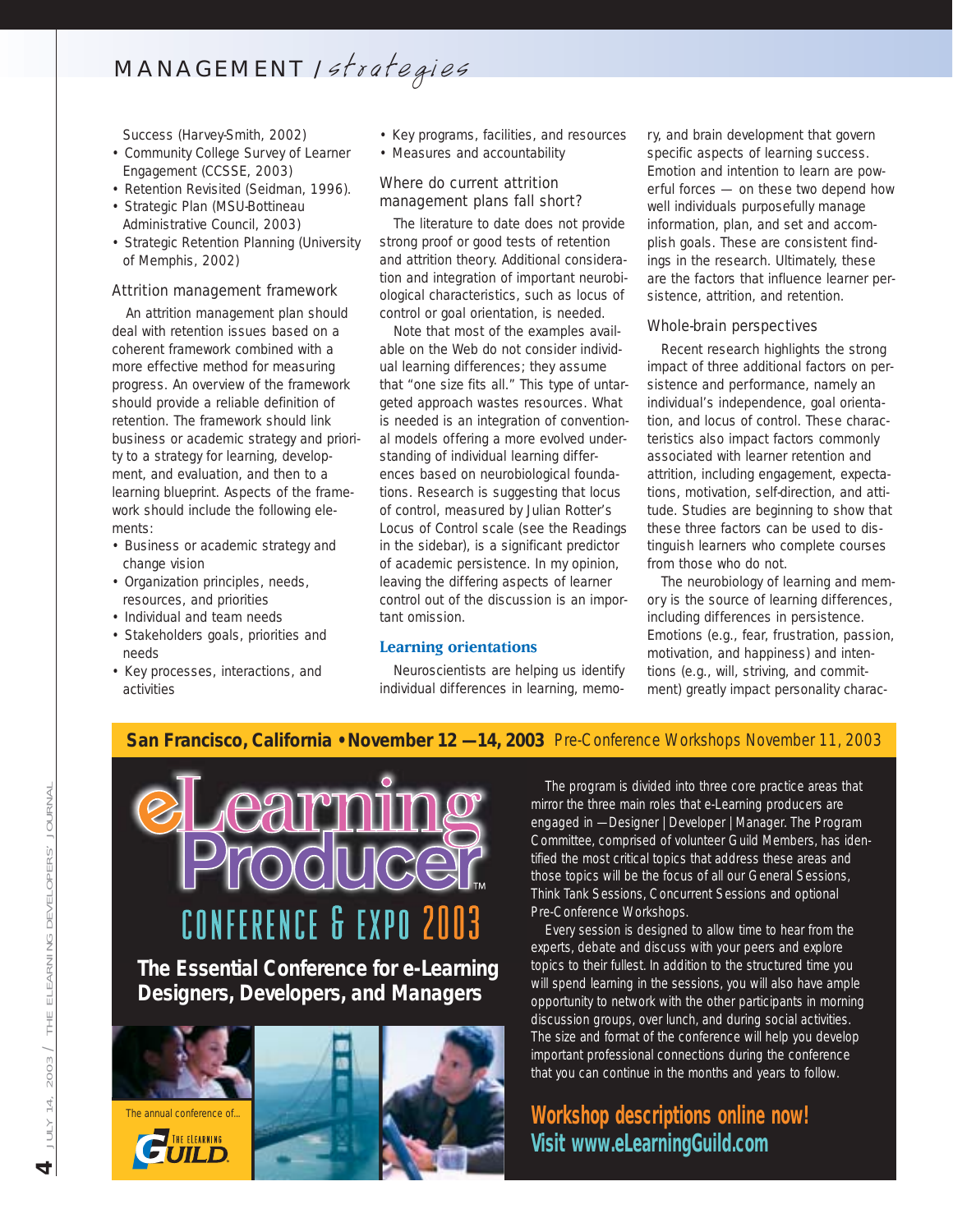teristics — including locus of control as well as how learners persist to meet goals, learn and perform tasks, and succeed.

### *An important concept: Locus of control*

Some researchers describe locus of control as a concept that considers how some people feel that they have high control of managing their lives (an internal locus of control) while other people feel that they must rely on forces outside of themselves (an external locus of control).

People with a strong internal locus of control tend to be highly motivated, and believe that they can make a difference in the outcome of a situation. Those with a strong external locus of control see their lives as being directed by luck and forces outside of their control. They may believe that change brings risk and fear of the unknown; they may blame others for the outcomes of their behavior. While most people fall in a range between the two, several researchers have found that drop-outs scored higher in external locus of control, that is, they felt they were more controlled by external events.

### *Learning orientation model*

Learning orientation theory (summarized at http://www.trainingplace.com/ source/research/overview.htm) represents human learning variability from a whole-brain perspective. Learning orientations represent a comprehensive set of psychological factors (conative, affective, cognitive, and social) that influence how individuals approach learning. (Editor's Note: See Dr. Martinez' article, "What is Personalized Learning?" in The eLearning Developers' Journal, May 7, 2002.) This perspective is more robust than the primarily cognitive explanations of learning differences (e.g., learning styles) because it highlights the dominant developing, guiding, and managing influences of emotions and intentions on cognitive and social processes. Personalization without including a whole-person neurological foundation is unsatisfactory and incomplete.

The Learning orientation model (summarized at http://www.trainingplace.com /source/research/lomatrix.htm) presents profiles for four dominant learning orientations: *Transforming*, *Performing*,

### TABLE 1 *Learning orientations model*

### Transforming learners

Transforming learners deliberately use personal strengths, deep desires, strong emotions, persistent and assertive effort, and sophisticated, abstract or holistic thinking ability and strategies to self-manage learning successfully.

MANAGEMENT Istrategies

*http://www.trainingplace.com/loq/pop\_trans1.htm*

### Performing learners

Performing learners are lower-risk, semi-skilled to skilled learners who rationally, systematically, and capably use psychological processes, strategies, preferences, and self-regulated learning skills to achieve learning objectives and tasks. In contrast to transforming learners, performing learners are more selective about how hard they work on learning goals. They prefer focusing on the process and steps towards attaining worthwhile, to them, goals.

*http://www.trainingplace.com/loq/pop\_perf1.htm*

### Conforming learners

Compared to transforming or performing learners, conforming learners are complying learners who prefer to more passively accept knowledge, store it, and reproduce it to conform, follow simple steps to complete assigned tasks, and please others.

*http://www.trainingplace.com/loq/pop\_conf1.htm*

### Resistant learners

In contrast to the other three learning orientations, resistant learners lack a fundamental belief that (1) achieving learning objectives set by others is of any value or worth the effort, (2) they can learn and enjoy achieving goals set by others, or (3) academic learning and achievement can help them achieve personal goals or initiate desired changes. A resistant learner's personal goals strongly conflict with learning goals set by others.

*http://www.trainingplace.com/loq/pop\_resist1.htm*

*Conforming*, and *Resistant*. These orientations describe the range of learning approaches (e.g., differing locus of control) within any learner population. They are summarized in Table 1, above.

You can find more learning orientations research information at http:// www.trainingplace.com/source/research /index.html

These profiles show the degree to which learners, following beliefs, values, emotions, and intentions to learn, generally commit effort and self-manage the learning process to attain goals, monitor or assess learning progress, and use reflection to improve future learning opportunities. Depending on the specific learning circumstances and the individual's ability, a learner may cover a range of tasks with a single learning orientation or they may move downwards or upwards on the table of orientations in response

to negative or positive responses, conditions, resources, results, expectations, and experiences.

### **Extending the attrition management model**

What additional considerations are there when implementing an attrition management plan? With the long-term goal to reduce attrition, such a plan should also improve learner motivation, independence, persistence, satisfaction and accomplishment. It is important to find the right balance between maximizing individualized learning opportunities and accomplishment of business, educational, and performance goals. It is not enough to simply talk about attrition and persistence problems! These problems should be managed with a formalized attrition management plan offering targeted strategies for implementation,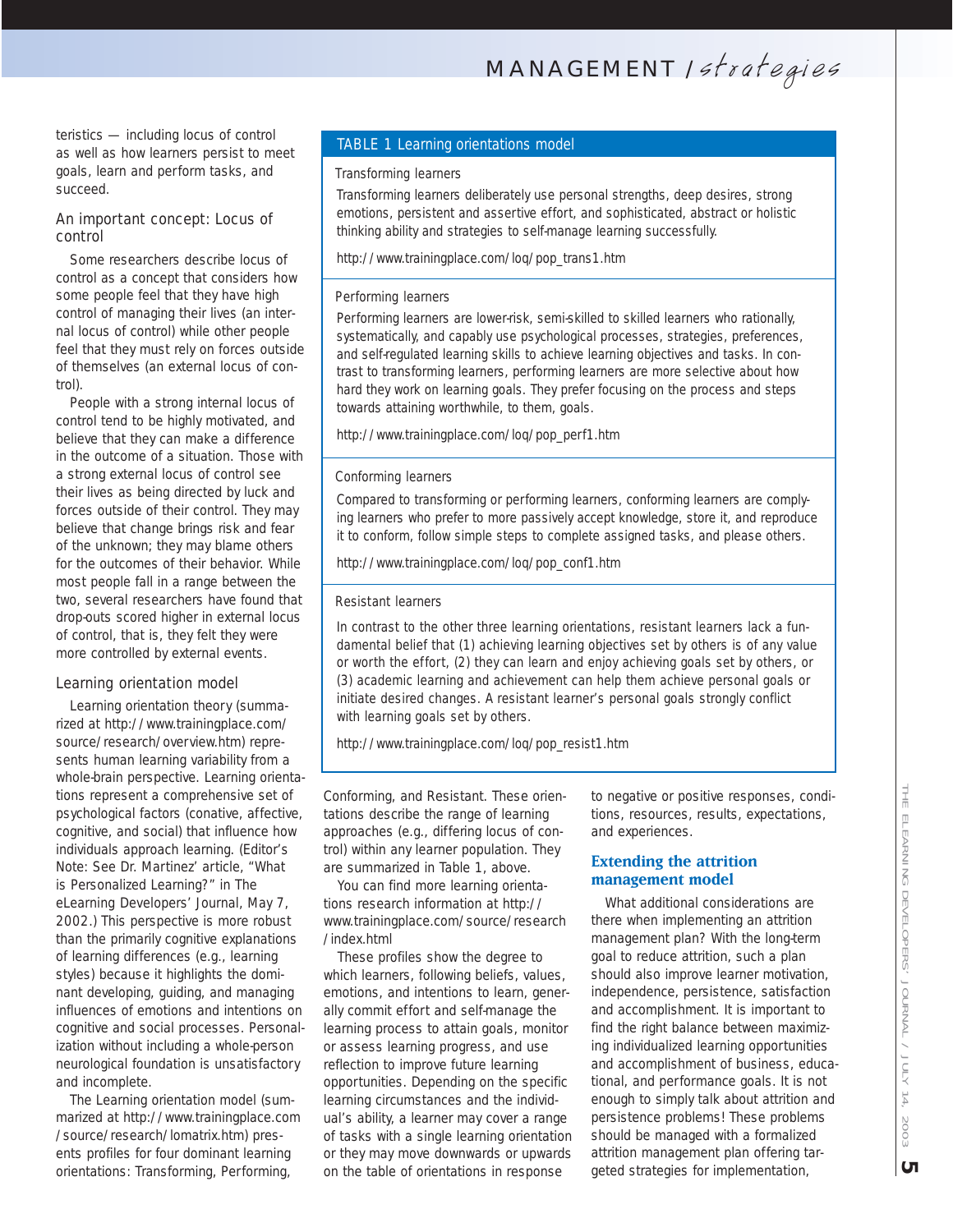MANAGEMENT Istrategies

management, and measured progress.

When developing models for today's more personalized online learning, there are two steps to take. The first is to explore, understand, and use some of the new information about extraordinary

whole-brain activity, learning processes, and social interactions. This is to be done in the context of instructional goals, learner purpose, motivation, independence, persistence, and self-directed learning.

## Do you have an interesting story to tell?

# *Get It Published in...* THE OLEARNING

### This publication is by the people, for the people.

That means it's written by YOU the readers and members of *The eLearning Guild*! We encourage you to submit articles for publication in the Journal.

Even if you have not been published before, we encourage you to submit a query if you have a great idea, technique, case study or practice to share with your peers in the e-Learning community. If your topic idea for an article is selected by the editors, you will be asked to submit a complete article on that topic. Don't worry if you have limited experience writing for publication. Our team of editors will work with you to polish your article and get it ready for publication in the Journal.

By sharing your expertise with the readers of the Journal, you not only add to the collective knowledge of the e-Learning community, you also gain the recognition of your peers in the industry and your organization.

### **How to Submit a Query**

If you have an idea for an article, send a plain-text email to our editor, Bill Brandon, at bill@eLearningGuild.com, with the following information in the body of the email:

- A draft of the first paragraph, written to grab the reader's attention and identify the problem or issue that will be addressed.
- A short outline of your main points addressing the problem or resolving the issue. This could be another paragraph or it could be a bulleted list.
- One paragraph on your background or current position that makes you the one to tell this story.
- A working title for the article.
- Your contact information: name, job title, company, phone, email. This information is to be for the writer of the article. We are unable to accept queries from agents, public relations firms, or other third parties.

All of this information should fit on one page. If the topic fits our editorial plan, Bill will contact you to schedule the manuscript deadline and the publication date, and to work out any other details.

Refer to www.eLearningGuild.com for more details.

The next step is to use the "brain research" foundations to develop an attrition management plan. In other words, consider those "personalization characteristics" that particularly impact attrition and persistence. This plan should provide a framework within which one can analyze and differentiate audiences, identify key success attributes, predictors, and retention issues, track attrition rates, and provide and evaluate solutions that support retention and minimize attrition.

### *What to cover in an attrition management plan for e-Learning*

The plan should cover key points, including strategies to:

- Consider the impact of emotions and intentions on learning, persistence, and self-motivation to learn.
- Identify causes for non-completion.
- Determine predictors that correlate learner settings, situations, and characteristics (e.g., independence, selfdirection, and self-motivation) with learner retention, accomplishment, and completion of courses and academic programs. For example, frequency and quality of contact with faculty, staff, and peers has repeatedly been shown to be a good predictor of learner persistence for learners with low locus of control or conforming learners.
- Implement and manage the transition from instructor-led to online learning.
- Predict and track potential and actual persistence with some accuracy.
- Apply results to improve policy making, budgets, and resource allocation.
- Improve and direct curriculum and learner support programs towards improved quality, increased enrollment, and learner retention (e.g., transition programs, counseling, and support for special populations).

A good attrition management plan needs to:

- Be flexible enough to change as the needs change.
- Ensure that the plan's substance and foundation is the learner.
- Ensure positive workplace, learning, and social settings — in which learners and learning is valued.
- Measure and report to management, learners, and stakeholders.
- Represent core values and expected outcomes.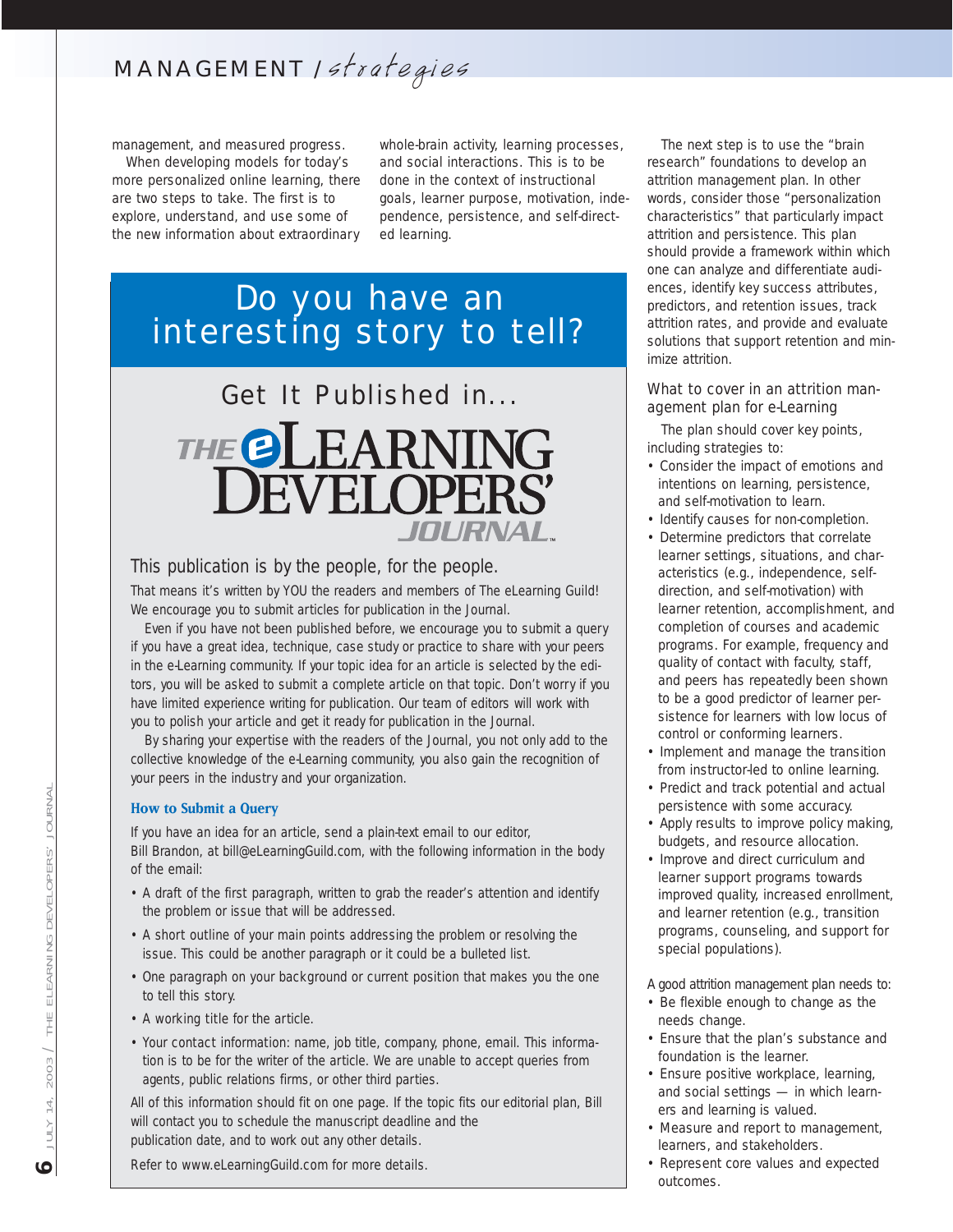## MANAGEMENT Istrategies

### **Summary and recommendations**

e-Learning requires a higher degree of self-motivation, self-directed learning, and greater persistence and commitment from the learner. These requirements can create the serious problem of high attrition rates and costs if not recognized and managed strategically. Too many learners lack adequate preparation for the rigors of e-Learning and are less likely to complete programs or courses. A better understanding of "at risk" learners is critical.

Over the years, many models of persistence have evolved to address attrition and retention issues, particularly focusing on learner's reasons for dropping out. These models, primarily university- and college-based, examine which factors relate to persistence. Identified as predictors, these factors are the typical reasons learners give for dropping out, including ability, academic and fami-

Personalization complements and extends more traditional approaches, including attrition management plans. Cost-effective technologies exist to identify and support key success attributes that are important to a learning audience, and to tap into self-motivation and self-direction.

ly matters, instructors, finances, full-time jobs, dissatisfaction, and lack of direction or reasons to complete.

Today, non-traditional attrition studies are considering the impact of psychological factors (such as locus of control and goal orientation) on persistence (i.e., goal-directed behavior). In the new models, the traditional factors associated with retention and attrition may become secondary or contributing factors (albeit still important factors).

The whole-person factors are being studied as a primary or dominant influence on persistence. For example, highly goal-oriented learners persist and seek education as a means to accomplish specific objectives and accomplishments. In contrast, "at risk" learners have lower levels of persistence towards completion. With the growing recognition about the need for targeted learner support or remedies for more personalized *Continued on page 9*

# The eLearning Guild's Advisory Board

A leading organization needs focused leadership. *The eLearning Guild* is proud to have the support and guidance of these industry leaders serving on its Advisory Board:







**Conrad Gottfredson** Principal Conduit Tecknowledgy



**John Hartnett** President BlueMissile, Inc.



**Bill Horton** Author and Principal William Horton Consulting



**Kevin C. Moore** Co-Founder Tier 1 Performance **Solutions** 



**Eric Parks** President ASK International, Inc.



**Marc J. Rosenberg** President Marc Rosenberg and **Associates** 



**Allison Rossett** Professor and Author San Diego State **University** 



**Brenda Pfaus** President Spectra Interactive Learning

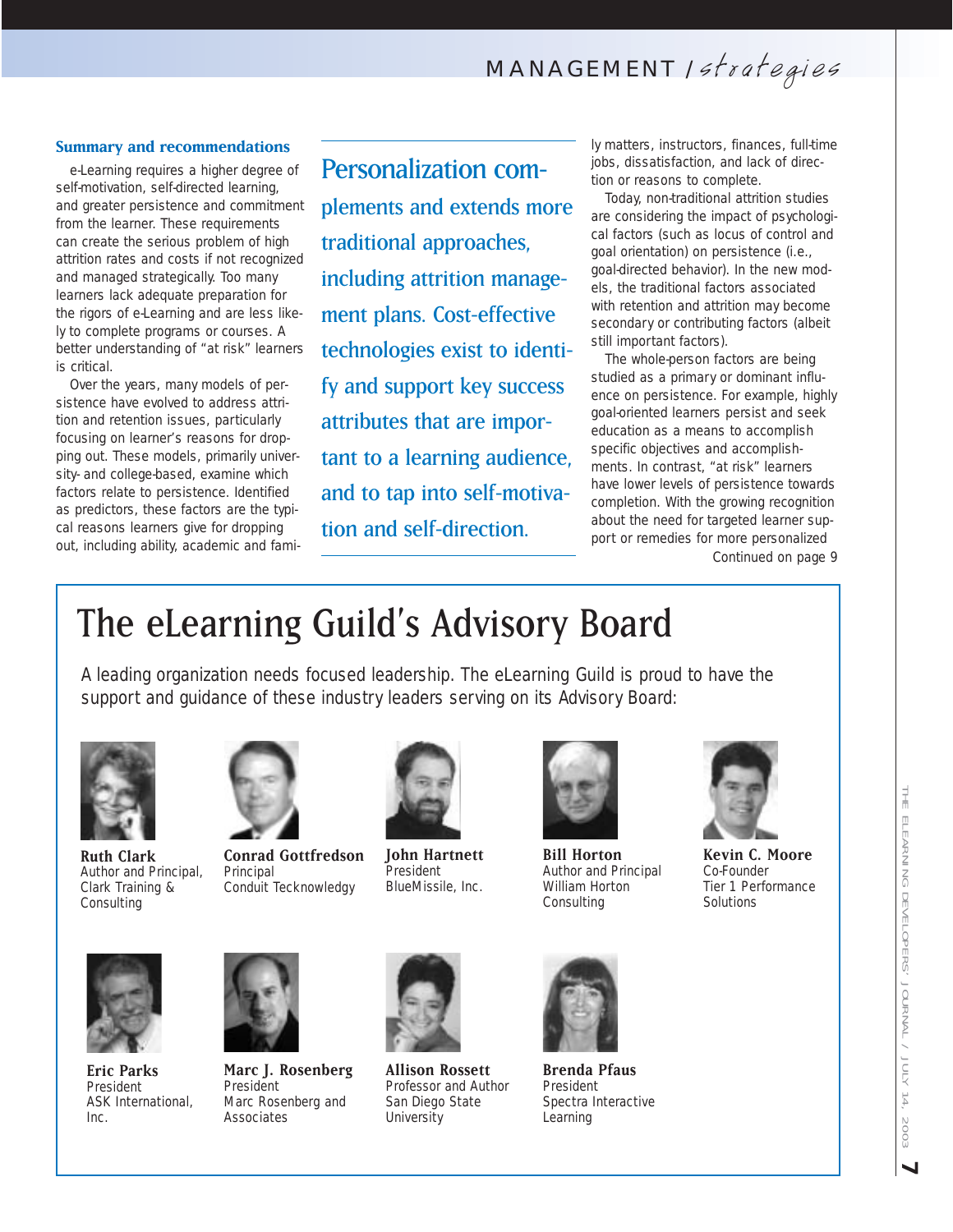MANAGEMENT Istrategies

### SIDEBAR *References and readings*

#### *References*

Martinez, M. (2002). What is Personalized Learning? *The eLearning Developer's Journal*, May 7, 2002, 1-7.

Tinto, V. (1993). *Taking Learner Retention Seriously: Rethinking the First Year of College*. San Francisco: Jossey-Bass. Retrieved June 20, 2003, from http://soeweb.syr.edu/Faculty/Vtinto/Files/ AACRAOSpeech.pdf

### *Readings*

Cahill, L. & McGaugh, J. (1998). Mechanisms of Emotional Arousal and Lasting Declarative Memory, *Trends in Neurosciences*, 21, 294-299.

Cronbach, L. & Snow, R. (1977). *Aptitudes and Instructional Methods: A Handbook for Research on Interactions*. New York: Irvington Publishers.

*Community College Survey of Learner Engagement (CCSSE, 2003). Newsletters*. Retrieved June 20, 2003, from http://www.ccsse.org/retention/highlights.html

Davidson, R. (2000). Cognitive Neuroscience Needs Affective Neuroscience (and Vice Versa). *Brain and Cognition*, 42, 89-92.

Dille, B. & Mezack, M. (1991). Identifying Predictors of High Risk Among Community College Telecourse Learners. *The American Journal of Distance Education*, 5(1), 24-35.

Draper, S. (2003). Tinto's Model of Student Retention [WWW document]. Retrieved June 20, 2003, from http://www.psy.gla.ac.uk/~steve/localed/tinto.html

Harvey-Smith, A. (2002). An Examination of the Retention Literature and Application in Learner Success (2). *CCSSE Publications (Promoting Inclusions)*, 11. Retrieved June 20, 2003, from http://216.239.37.100/search?q=cache:eN8bm21T7osC:www.ccsse. org/ssi/docs/Harvey-Smith\_Alicia\_Retention\_Article.pdf+%22An+ Examination+of+the+Retention+Literature+and+Application+in+Learner +Success%22&hl=en&ie=UTF-8

Kandel, E. (2002). *Columbia News Video Forum Symposium: Perception, Memory and Art*. Retrieved June 20, 2003, from http://www.columbia.edu/cu/news/vforum/02/perception\_memory\_art/

LeDoux, J. (1996). *Emotional Brain: The Mysterious Underpinnings of Emotional Life*. New York: Simon & Schuster.

LeDoux, J. (2002). *Synaptic Self: How Our Brains Become Who We Are*. New York: Viking.

Martinez, M. (1999). Research Design, Models, and Methodologies for Examining How Individuals Successfully Learn on the Web. *Special Research in Technical Communication*, 46(4), 470-487.

Martinez, M. (2000). Mass Customization: Designing for Successful Learning. *International Journal of Educational Technology*, 2(2). Retrieved June 20, 2003, from http://www.ao.uiuc.edu/ijet/v2n2/martinez/index.html

Martinez, M. & Bunderson, C. (2001). Foundations for Personalized Web Learning Environments. *Journal of Asychronous Learning Networks*, 4(2). Retrieved June 20, 2003, from http://www.aln.org/ publications/magazine/v4n2/bunderson.asp

Martinez, M. (2003a). *Learning Orientations Research (Overview*). Retrieved June 20, 2003, from http://www.trainingplace.com/ source/research/overview.htm

Martinez, M. (2003b). *Learning Orientations Model: Descriptions for Four Learning Orientations*. Retrieved June 20, 2003, from http://www.trainingplace.com/source/research/lomatrix.htm

MSU-Bottineau Administrative Council (2003). *Strategic Plan*. Retrieved June 20, 2003, from http://www.misu-b.nodak.edu/Strategic\_Plan-2003.doc

Parker, A. (1999). A Study of Variables that Predict Dropout from Distance Education. *International Journal of Educational Technology*, 1(2). Retrieved June 20, 2003, from http://www.ao.uiuc.edu/ ijet/v1n2/parker/index.html

Parker, A. (2002). Identifying Predictors of Academic Persistence in Distance Education. *United States Distance Learning Journal*l, 17(1). Retrieved June 20, 2003, from http://www.usdla.org/ html/journal/JAN03\_Issue/article06.html

Reeves, T. (1993). Pseudoscience in Computer-Based Instruction: The Case of Learner Control Research, *Journal of Computer-Based Instruction*, 20(2), 39-46.

Rotter, J. (1966). Generalized Expectations for Internal Versus External Control of Reinforcement. *Psychological Monographs*, 80, 1-28.

Seidman, A. (1996). Retention Revisited: College and University. *Collegeways*, 71(4), 18-20. Retrieved June 20, 2003, from http://www.collegeways.com/article\_retention\_revisited.htm

Symonds, W. (2003). University of Phoenix Online: Swift Rise. *BusinessWeek Online*, June 23, 2003. Retrieved June 20, 2003, from http://www.businessweek.com/magazine/content/03\_25/b3838628. htm

University of Memphis (2002). *Strategic Retention Planning*. Retrieved June 20, 2003, from http://oir.memphis.edu/ir\_group/retention/ stu\_dev/strat\_retent\_plan.pdf

Witte, J., Forbes, S., & Witte, M. (2002). Identity Theory and Persistence: A Tentative Synthesis of Tinto, Erikson, and Houle. *Journal of Integrative Psychology*, 2(2). Retrieved June 20, 2003, from http://www.integrativepsychology.org/articles/vol2\_article2.htm